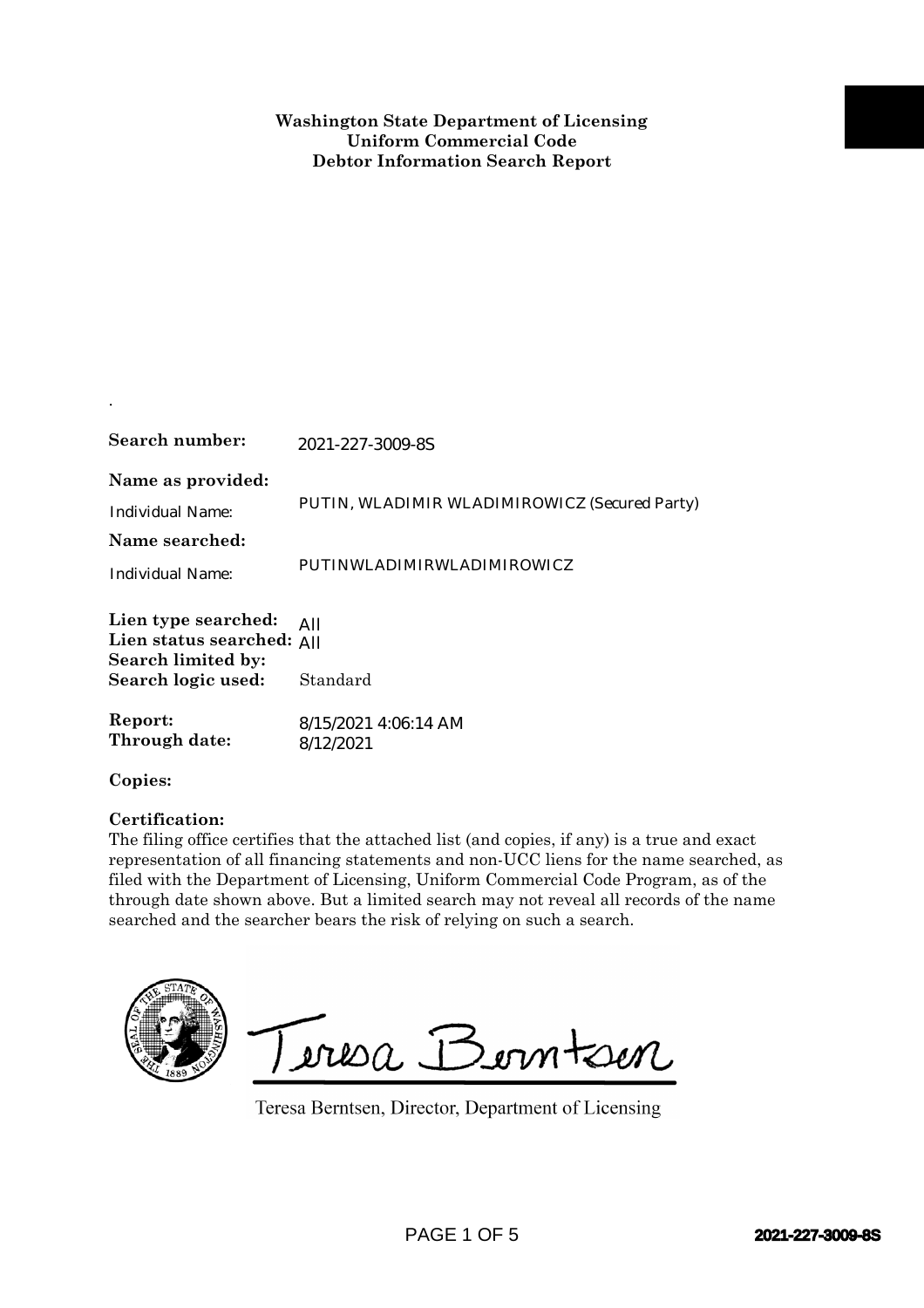1 of 5 Initial Financing Statement File Number: 2021-006-5830-7 Date and time filed: 1/6/2021 4:05:00 AM Lapse date: NONE (D) STIFTUNG AUFFANGEINRICHTUNG BVG Elias-Canetti-Strasse 2 Zürich, (D) GAMBA, MARC, Elias-Canetti-Strasse 2 Zürich, 8050 CH (D) JURESIC, MARKO, Elias-Canetti-Strasse 2<br>Zürich, 8050 CH Zürich, (D) DE MIGUEL FUERTES, PAULINA, Elias-Canetti-Strasse 2 Zürich, 8050 (S) Schaer, Thomas, c/o Schweinbrunnen [51] near by Schwarzenbach, [4953] ZZ History: Date & Time Filed File# #PGS -------------- ----------------- ----- ---- Initial 1/6/2021 4:05:00 AM 2021-006-5830-7 1 Amendment 5/25/2021 12:10:00 PM 2021-145-7197-5 1 (Assignment) Assignor Schaer,Thomas Secured Party Putin, Wladimir Wladimirowicz c/o Ulitsa Ilyinka [23] Moscow [103132] RU Authorizing Party Schaer, Thomas \_\_\_\_\_\_\_\_\_\_\_\_\_\_\_\_\_\_\_\_\_\_\_\_\_\_\_\_\_\_\_\_\_\_\_\_\_\_\_\_\_\_\_\_\_\_\_\_\_\_\_\_\_\_\_\_\_\_\_\_\_\_\_\_\_\_\_\_\_\_\_\_\_\_\_\_ 2 of 5 Initial Financing Statement File Number: 2021-006-5845-1 Date and time filed: 1/6/2021 5:35:00 AM Lapse date: NONE

\_\_\_\_\_\_\_\_\_\_\_\_\_\_\_\_\_\_\_\_\_\_\_\_\_\_\_\_\_\_\_\_\_\_\_\_\_\_\_\_\_\_\_\_\_\_\_\_\_\_\_\_\_\_\_\_\_\_\_\_\_\_\_\_\_\_\_\_\_\_\_\_\_\_\_\_

(D) SCHWEIZERISCHE MOBILIAR VERSICHERUNGSGESELLSCHAFT AG Bundesgasse 35<br>Bern, 3001 Bern, 3001 CH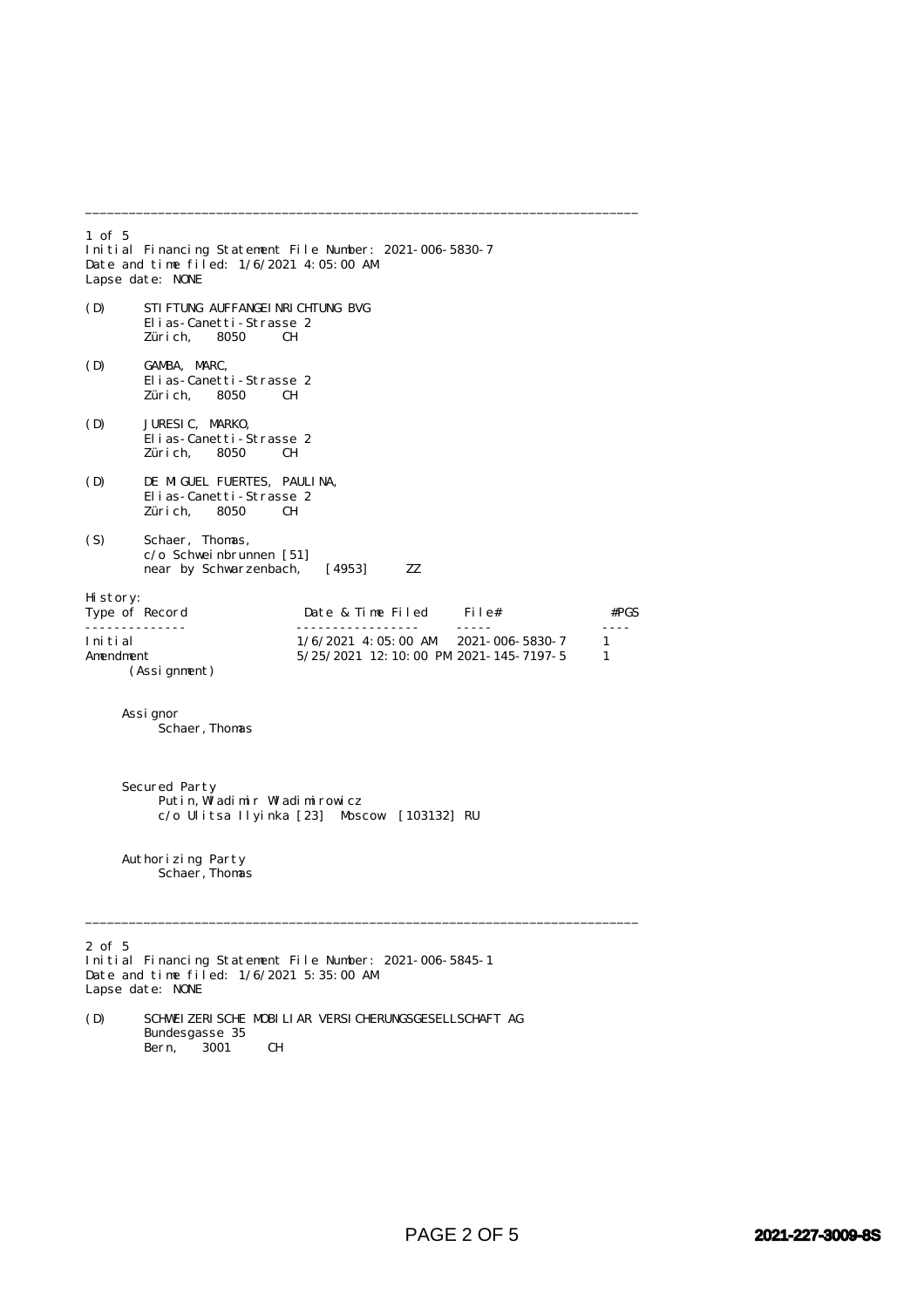(D) BRAWAND, PETER, Bundesgasse 35<br>Bern, 3001 Bern, 3001 CH (S) Schaer, Thomas, c/o Schweinbrunnen [51] near by Schwarzenbach, [4953] ZZ History:<br>Type of Record Date & Time Filed File#  $#PGS$ -------------- ----------------- ----- ----  $1/6/2021$  5:35:00 AM 2021-006-5845-1 Amendment 5/25/2021 7:57:00 AM 2021-145-7046-6 1 (Assignment) Assignor Schaer, Thomas Secured Party Putin,  $\tilde{M}$  adimir  $W$ ladimirowicz c/o Ulitsa Ilyinka [23] Moscow [103132] RU Authorizing Party Schaer, Thomas \_\_\_\_\_\_\_\_\_\_\_\_\_\_\_\_\_\_\_\_\_\_\_\_\_\_\_\_\_\_\_\_\_\_\_\_\_\_\_\_\_\_\_\_\_\_\_\_\_\_\_\_\_\_\_\_\_\_\_\_\_\_\_\_\_\_\_\_\_\_\_\_\_\_\_\_ 3 of 5 Initial Financing Statement File Number: 2021-008-6618-4 Date and time filed: 1/8/2021 2:06:00 AM Lapse date: NONE (D) STRASSENVERKEHRS- UND SCHIFFFAHRTSAMT (SVSA) Schermenweg 5 Bern, 3001 CH (D) LUNDSGAARD-HANSEN, NIKLAUS, Schermenweg 5<br>Bern 3001 Bern, 3001 CH (S) Schaer, Thomas, c/o Schweinbrunnen [51] near by Schwarzenbach, [4953] ZZ History:<br>Type of Record Date & Time Filed File# #PGS -------------- ----------------- ----- ----  $1/8/2021$  2:06:00 AM 2021-008-6618-4 Amendment 5/25/2021 3:20:00 AM 2021-145-6971-2 1 (Assignment) Assignor

s<br>Schaer, Thomas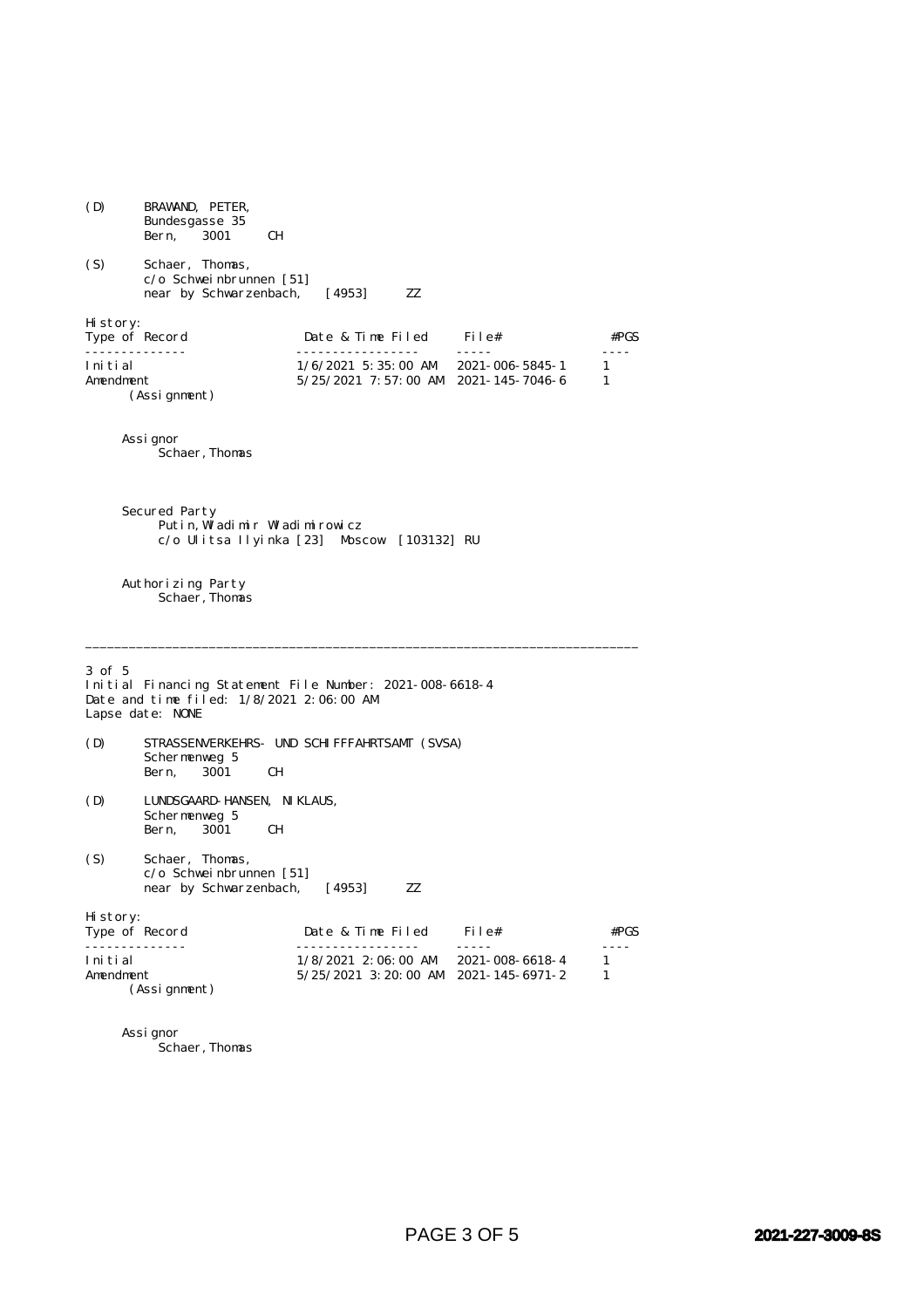| Secured Party                                          | Putin, Wladimir Wladimirowicz<br>c/o Ulitsa Ilyinka [23] Moscow [103132] RU                                                                                                                                                                                                                                                                                                                                                                                                                                                                                                  |        |
|--------------------------------------------------------|------------------------------------------------------------------------------------------------------------------------------------------------------------------------------------------------------------------------------------------------------------------------------------------------------------------------------------------------------------------------------------------------------------------------------------------------------------------------------------------------------------------------------------------------------------------------------|--------|
| Authorizing Party<br>Schaer, Thomas                    |                                                                                                                                                                                                                                                                                                                                                                                                                                                                                                                                                                              |        |
| $4$ of 5<br>Lapse date: NONE                           | Initial Financing Statement File Number: 2021-012-7707-1<br>Date and time filed: $1/12/2021$ 8:27:00 AM                                                                                                                                                                                                                                                                                                                                                                                                                                                                      |        |
| (D)<br>Aeschenplatz 13<br>Basel,                       | PAX SCHWEI ZERI SCHE LEBENSVERSI CHERUNGS- GESELLSCHAFT AG<br>4002<br>CН                                                                                                                                                                                                                                                                                                                                                                                                                                                                                                     |        |
| HAENEL, MIKE,<br>(D)<br>Aeschenplatz 13<br>Basel, 4002 | CН                                                                                                                                                                                                                                                                                                                                                                                                                                                                                                                                                                           |        |
| Schaer, Thomas,<br>(S)                                 | c/o Schweinbrunnen [51]<br>near by Schwarzenbach,<br>ZZ<br>[4953]                                                                                                                                                                                                                                                                                                                                                                                                                                                                                                            |        |
| Hi story:<br>Type of Record                            | Date & Time Filed<br>File#                                                                                                                                                                                                                                                                                                                                                                                                                                                                                                                                                   | #PGS   |
| .<br>Initial<br>Amendment<br>(Assignment)              | <u>.</u><br>$\frac{1}{2} \left( \frac{1}{2} \right) \left( \frac{1}{2} \right) \left( \frac{1}{2} \right) \left( \frac{1}{2} \right) \left( \frac{1}{2} \right) \left( \frac{1}{2} \right) \left( \frac{1}{2} \right) \left( \frac{1}{2} \right) \left( \frac{1}{2} \right) \left( \frac{1}{2} \right) \left( \frac{1}{2} \right) \left( \frac{1}{2} \right) \left( \frac{1}{2} \right) \left( \frac{1}{2} \right) \left( \frac{1}{2} \right) \left( \frac{1}{2} \right) \left( \frac$<br>$1/12/2021$ 8: 27: 00 AM 2021-012-7707-1<br>$5/25/2021$ 6:08:00 AM 2021-145-7019-0 | 1<br>1 |
| Assi gnor<br>Schaer, Thomas                            |                                                                                                                                                                                                                                                                                                                                                                                                                                                                                                                                                                              |        |
| Secured Party                                          | Putin, Wladimir Wladimirowicz<br>c/o Ulitsa Ilyinka [23] Moscow [103132] RU                                                                                                                                                                                                                                                                                                                                                                                                                                                                                                  |        |
| Authorizing Party<br>Schaer, Thomas                    |                                                                                                                                                                                                                                                                                                                                                                                                                                                                                                                                                                              |        |
| $5$ of $5$<br>Lapse date: NONE                         | Initial Financing Statement File Number: 2021-019-9787-0<br>Date and time filed: 1/19/2021 2:13:00 AM                                                                                                                                                                                                                                                                                                                                                                                                                                                                        |        |
| (D)<br>Jägergasse 3<br>Züri ch,                        | SANI TAS GRUNDVERSI CHERUNGEN AG<br>CН<br>8004                                                                                                                                                                                                                                                                                                                                                                                                                                                                                                                               |        |